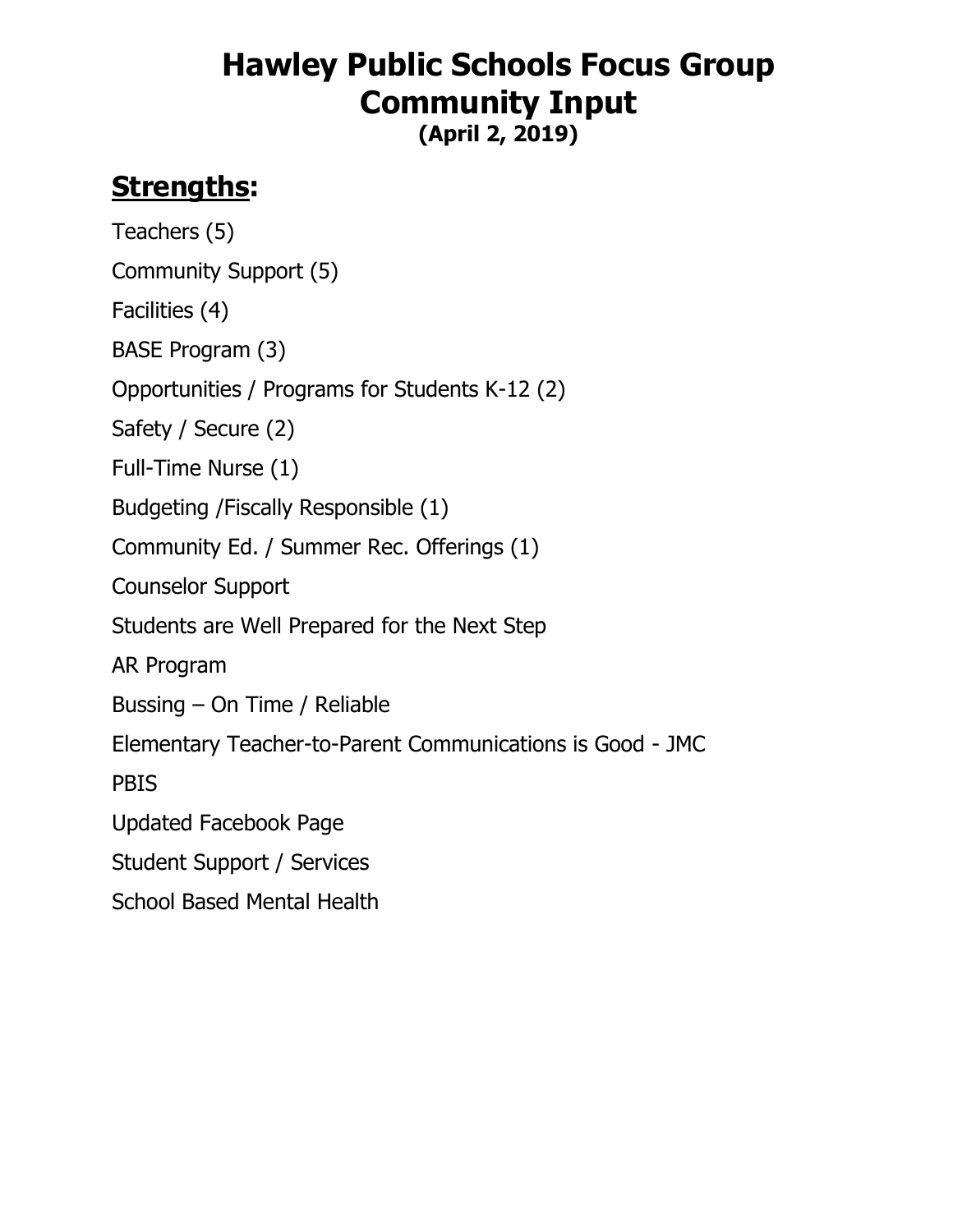#### **Hawley Public Schools Focus Group Community Input (April 2, 2019)**

## **Areas for Improvement:**

Follow Up to Focus Group Meetings – Hold More Than 1/Year (8)

Facilities Calendar – When are Facilities Open? (3)

Community Engagement (3)

Website (2)

- Calendar Option
- Month View
- Not Device Friendly

Food Safety – Allergies [Follow District Policy] (2)

Mental Health Support – Open Conversation (2)

Meeting Agendas/Minutes – Posted & Left Up For a Time (2)

Technology – Consistent K-6  $(1)$ 

New Programs

- Competitive Robotics 7-12
- Programs for Enrichment of Those High Flyers (1)

Elementary Drop Off

- Nugget Blvd.
- $\bullet$  9<sup>th</sup> St. & Reno St.

Elementary Entrance – Security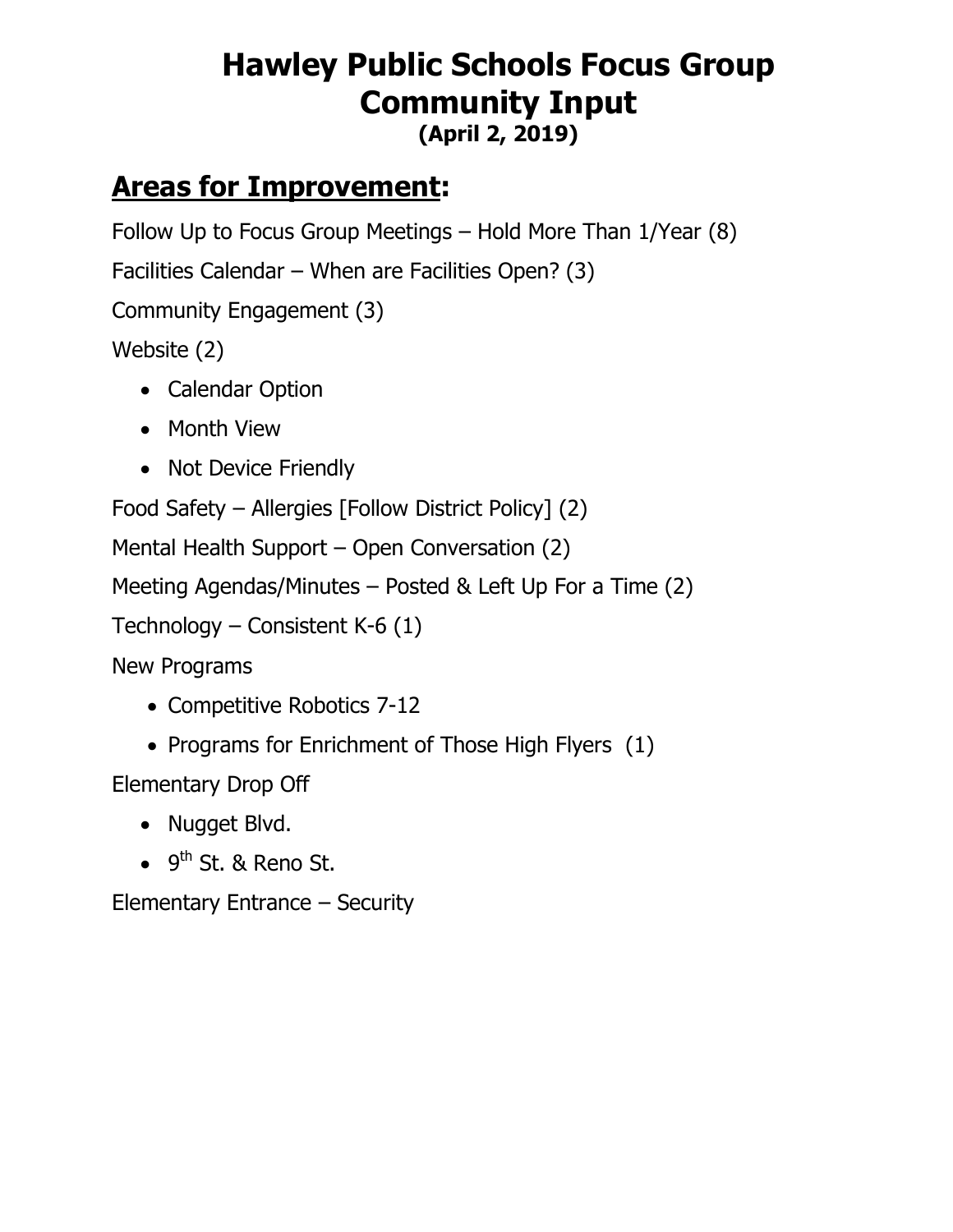### **Elementary School Survey Results**

(130 total responses with the average out of 10 listed)

- Q1 Overall Satisfaction: 7.58
- Q2 Elementary Drop Off: 5.67
- Q3 Class/Section Size: 7.73
- Q4 Classroom Communication to Parents: 7.81
- Q5 Intervention Programs (Remediation to Extension): 6.48
- Q6 Transportation/Busing: 6.74
- Q7 BASE/FITS: 6.85
- Q8 Social Media Presence: 5.90

Comments: (54 total comments)

- -Tech in Classes Lacking
- -Extend In-Town Busing (5 responses)
- -More Secure Elementary Entrance
- -Drop off Muddy
- -Pave New Drop Off Area (5 responses)
- -Different Drop Off Options (3 responses)
- -More Ways to Challenge Students (6 responses)
- -E Learning Days (3 responses)
- -Preschool Busing
- -Length of Bus Rides Too Long (2)
- -Elementary Student Access to Social Media During the School Day
- -More Adults Outside
- -More Posting on Social Media from Elementary, Like Pictures and Updates